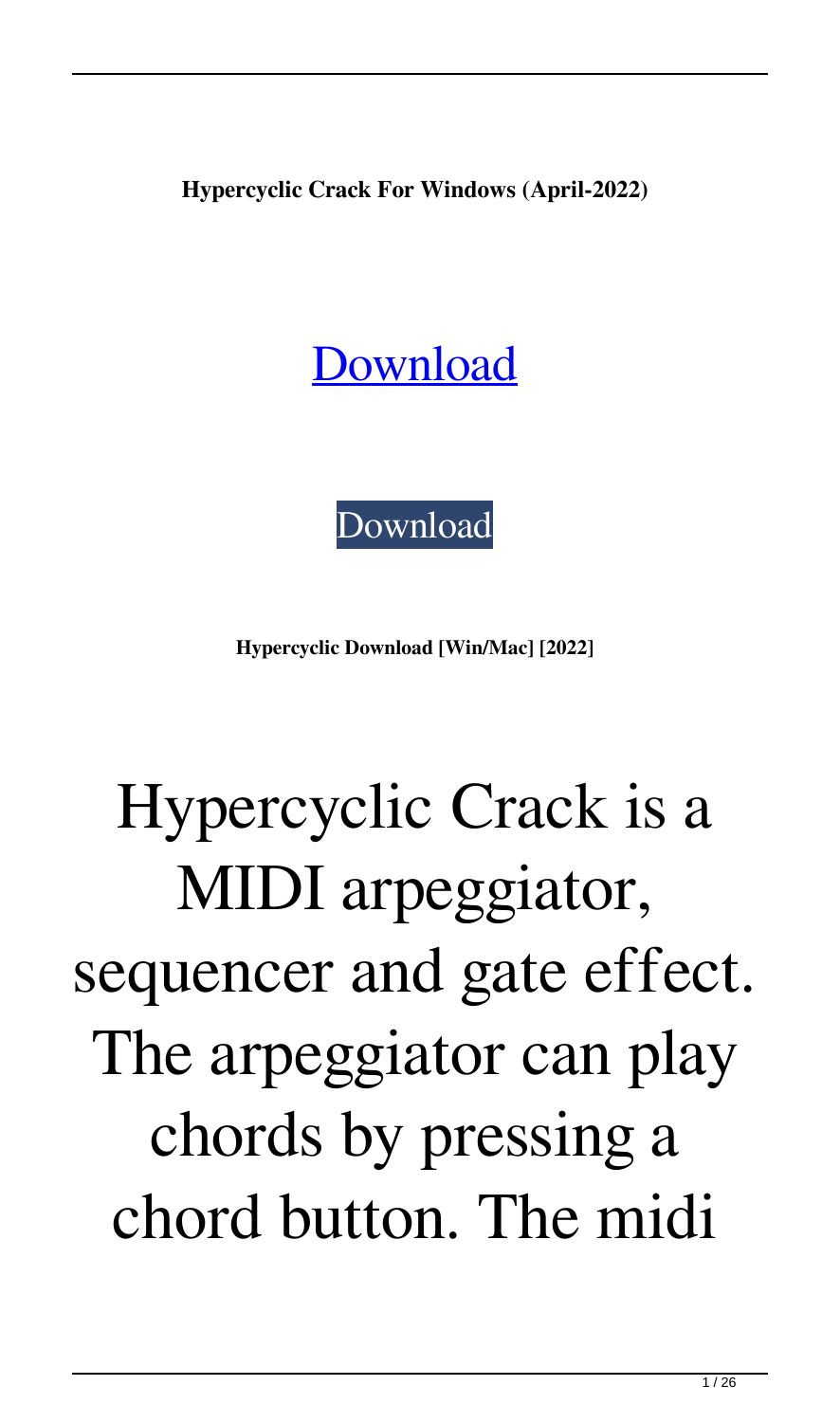sequencer generates notes by using up, down and the groove buttons. The sequencer can play notes a few milliseconds before the rhythm is established. The arpeggiator can take a channel, a channel mode and a chord selection as input. The mode is used to determine whether the notes are played up or down, and how many notes the arpeggiator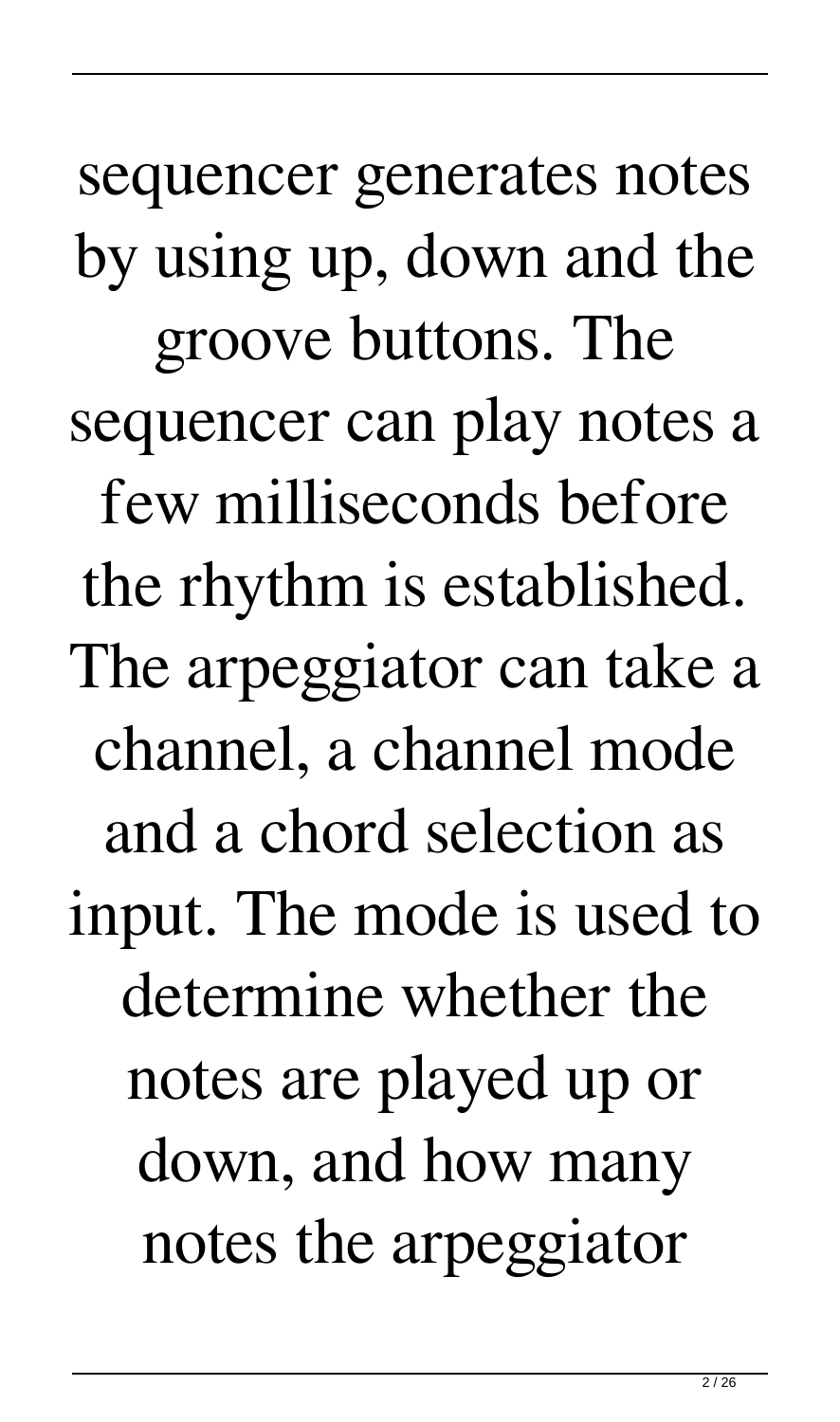should play simultaneously. If no mode is specified, the arpeggiator can be run on any channel or channel mode. Chords can be selected either with a single chord button, or by holding the chord button and pressing a second button. If chords are selected, the arpeggiator starts playing a specific chord according to the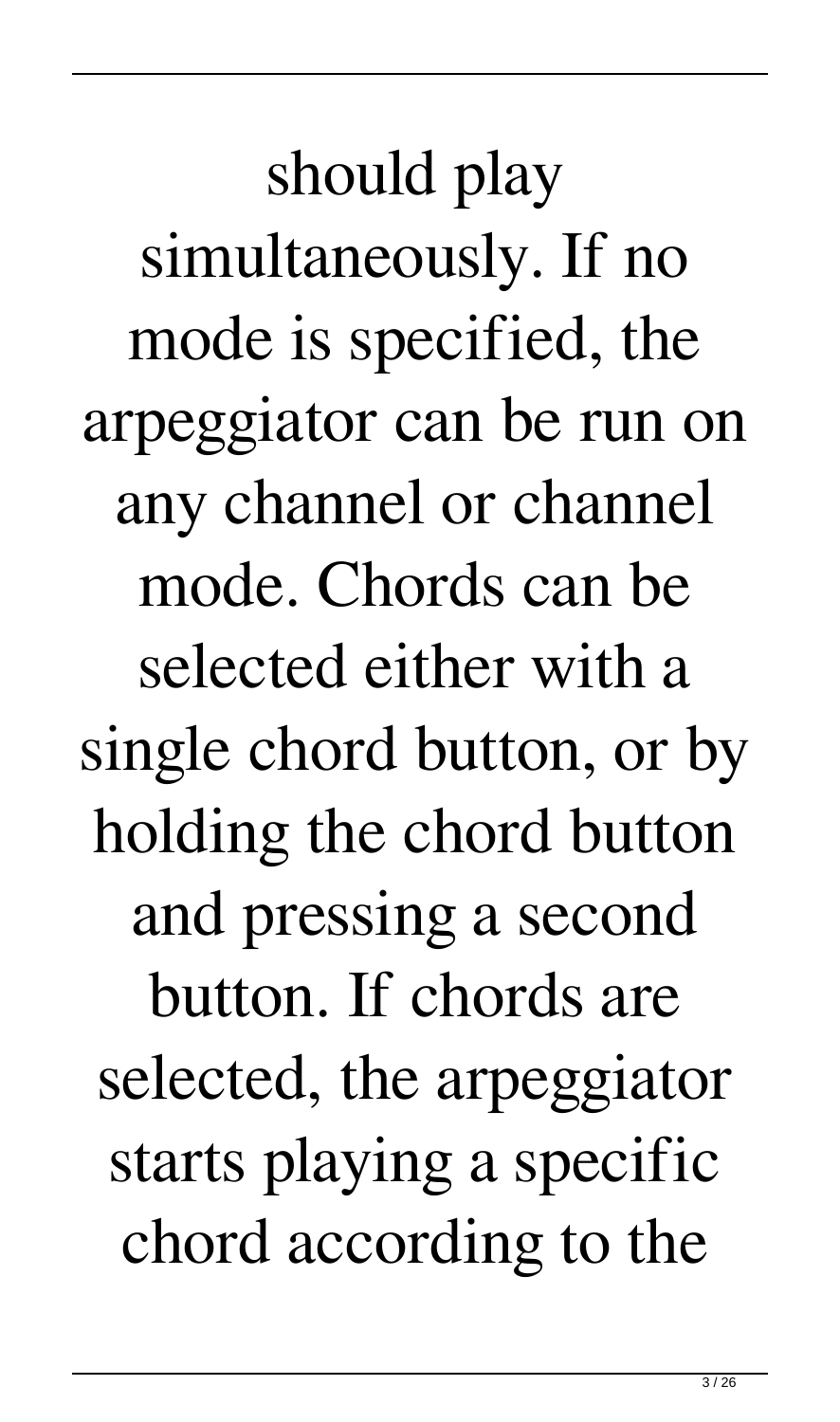chord settings. The sequencer works like an additive synth that has to be triggered by notes or MIDI input. The timing can be set to allow the notes to play slightly before the chord is established. This feature can be turned on or off with the step size function. The step size function can be used to fine-tune the notes that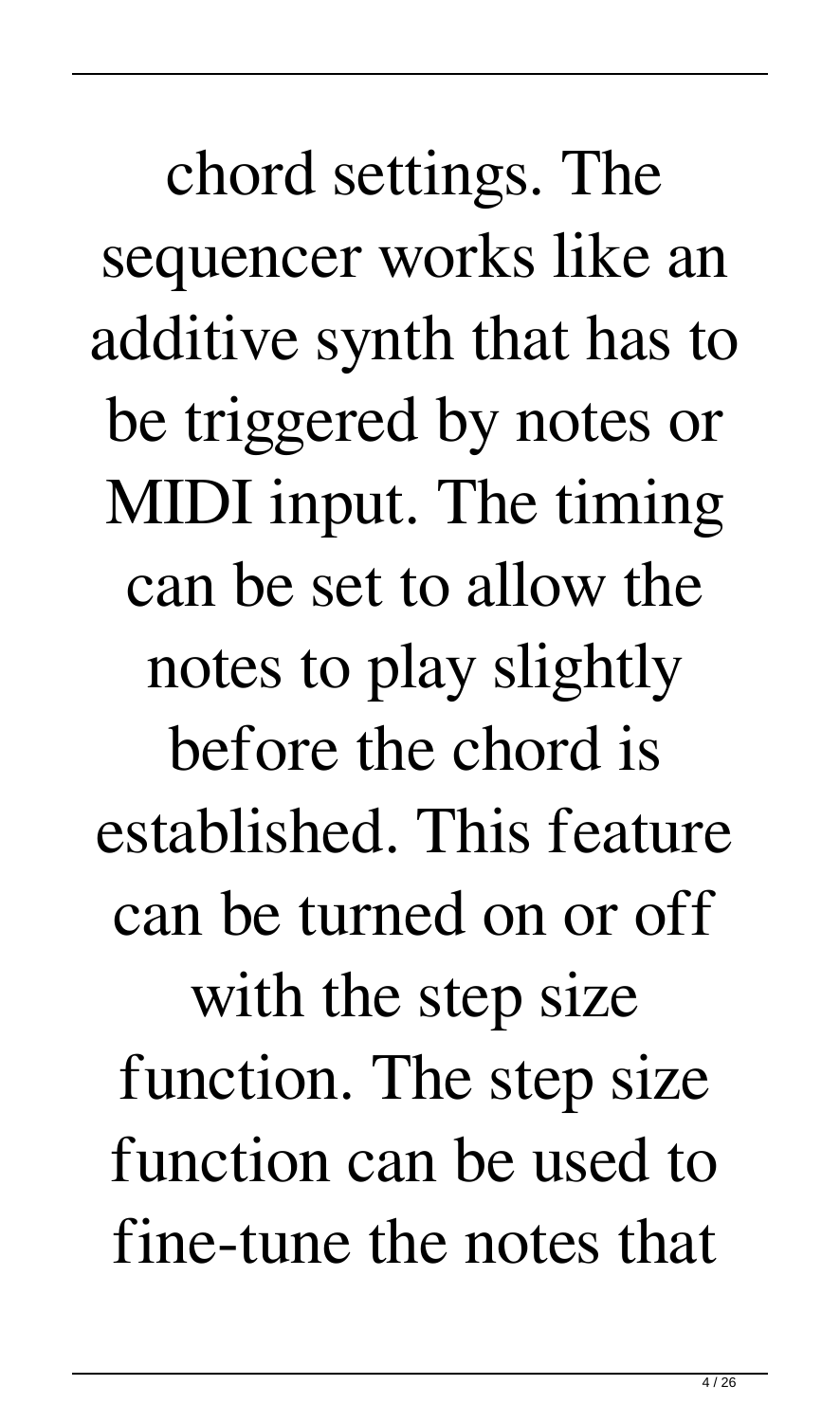the sequencer plays, as well as to prevent it from stuttering at the rhythm boundaries. The step size is used to determine how often the sequencer plays a note. The step size is calculated as the length of time from the last note played by the arpeggiator or an external sequencer to the note that is played by the sequencer. The length of time is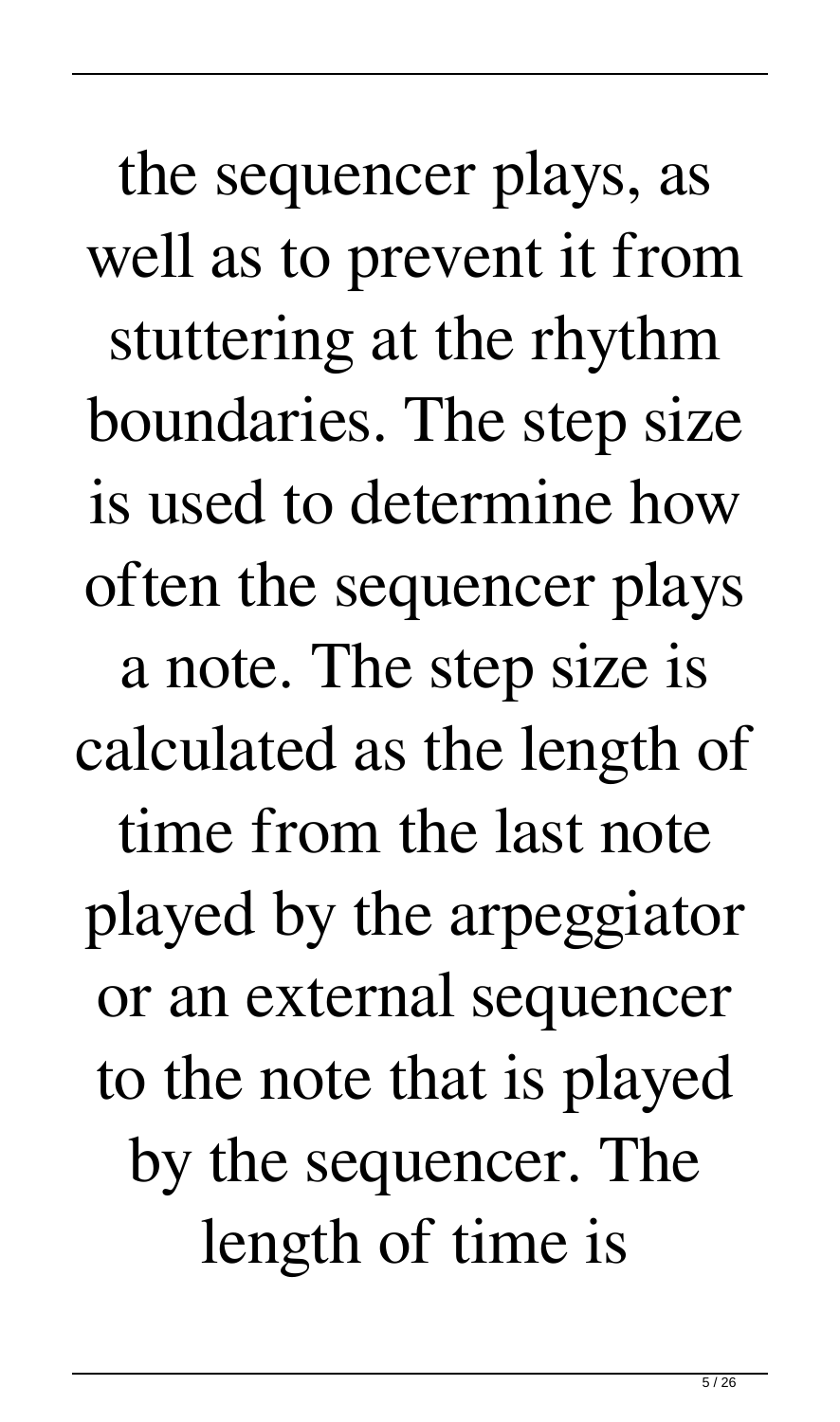calculated according to the beat of the track. In order to keep notes on the bar or beat boundaries, the step size can be modulated by either of the two LFOs. The LFOs can be used to modulate the step size at different rates. Modulations of the step size can also be used to create very unexpected patterns. The default settings will create a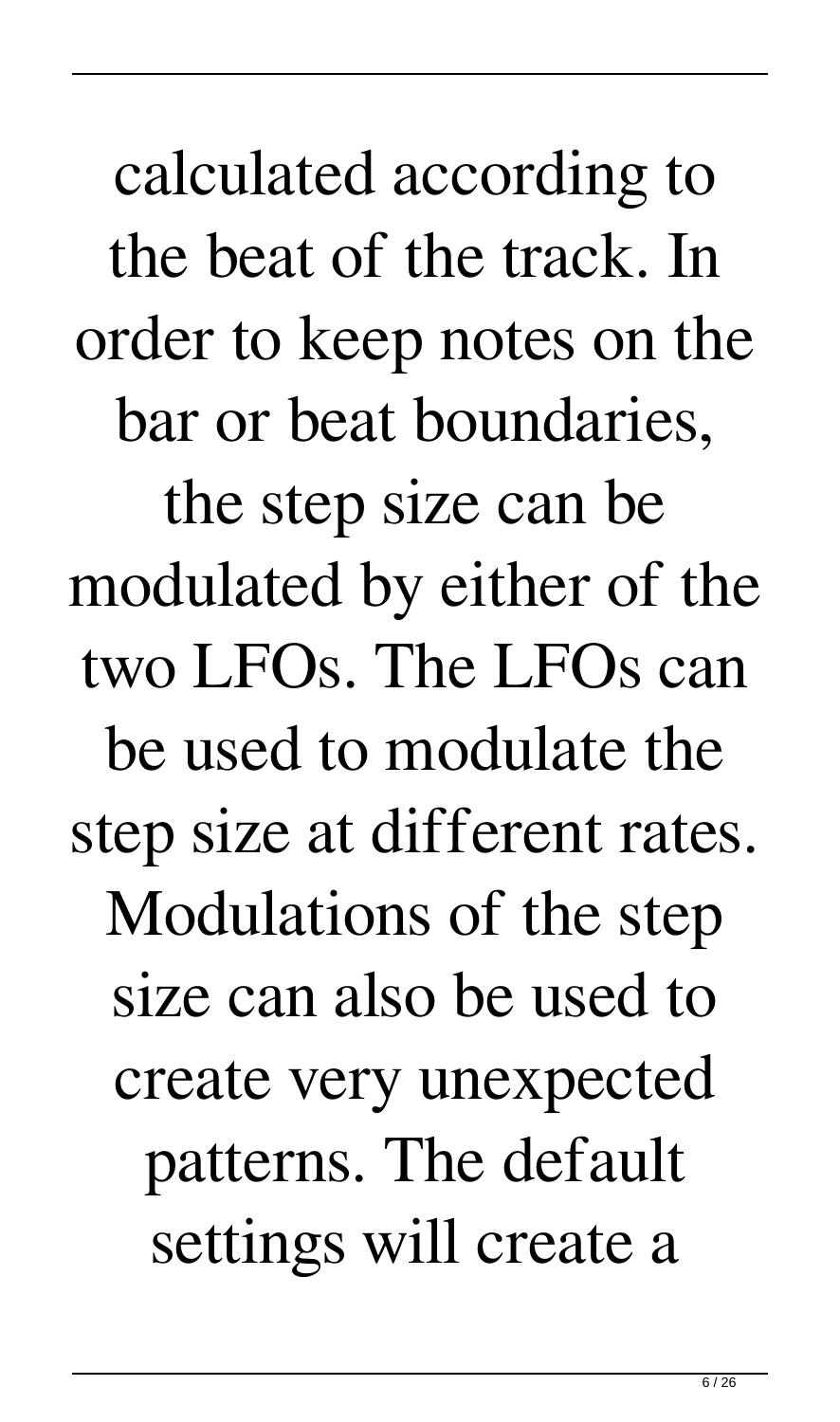rhythmic pattern that is either in steps or not. If the step size is modulated by one of the LFOs, the pattern can randomly jump to one of the following step sizes: 1/2: jump half a step at the specified LFO rate 1: jump one step at the specified LFO rate 2: jump two steps at the specified LFO rate 4: jump four steps at the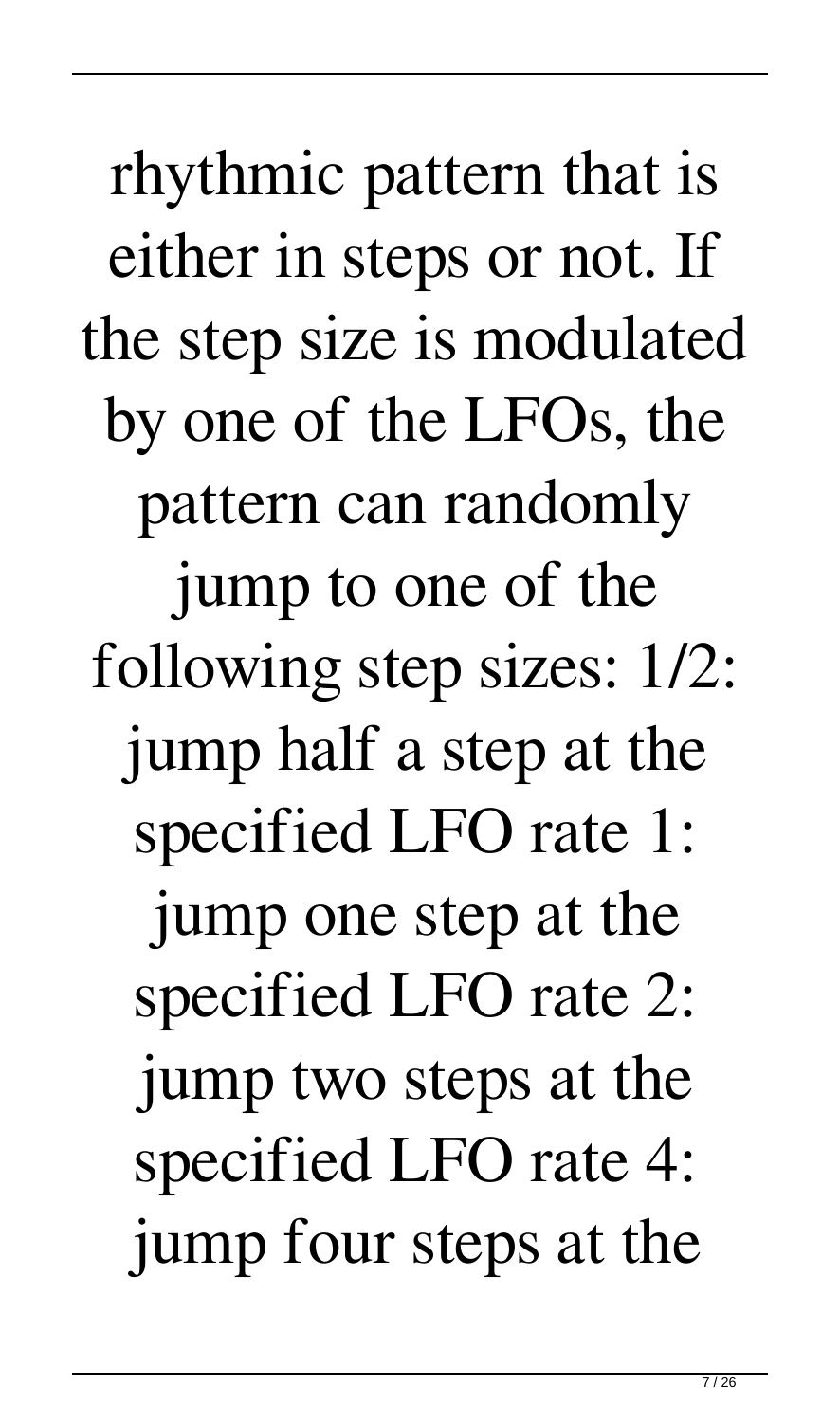#### specified LFO rate 8: jump eight steps at the specified LFO rate 16: jump sixteen steps at the

**Hypercyclic Crack + With Full Keygen**

### -- 16 step wavetable - two LFOs -- three modulation slots -- faders for filter, filter cutoff, filter Q -- filter frequency, filter sweep and cutoff -- effect slots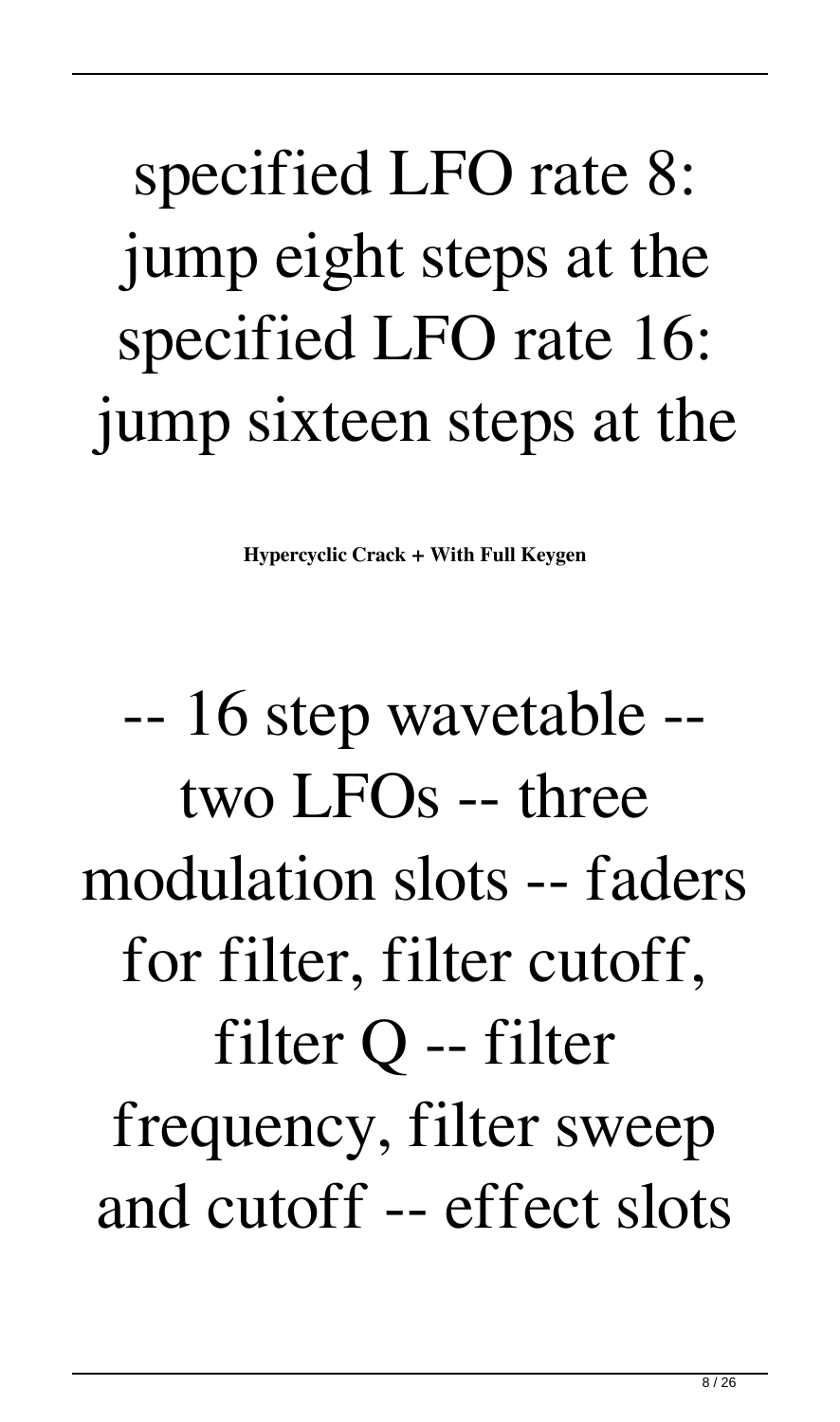for delay, echo, flanger, pitch bender -- step sequencer -- depth and move controls for modulation -- 4 assignable step sequences with step size up to 32 steps -- tap tempo and BPM can be synchronized with the tempo of the track or a groove -- knobs for attack, hold and sustain for each step sequence - real-time quantization for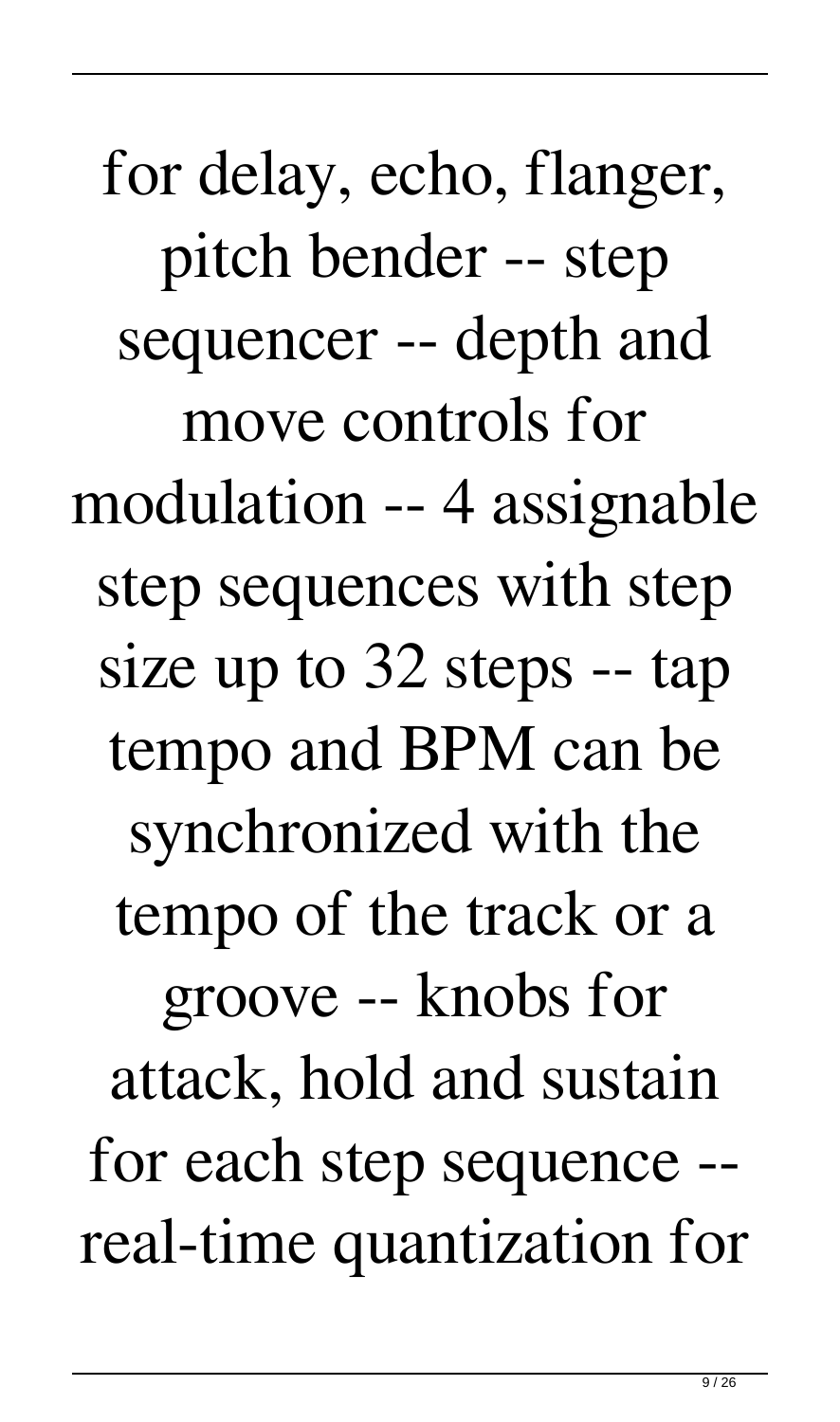glitches and real-time BPM sync -- MIDI SysEx for output -- two to three different step sequencer patterns can be used simultaneously Included examples: -- an abstracted midi of the Hypercyclic Free Download for testing purposes -- for the creation of techno-style patterns Requirements: - the free version of KOMPLETE 8 (this is a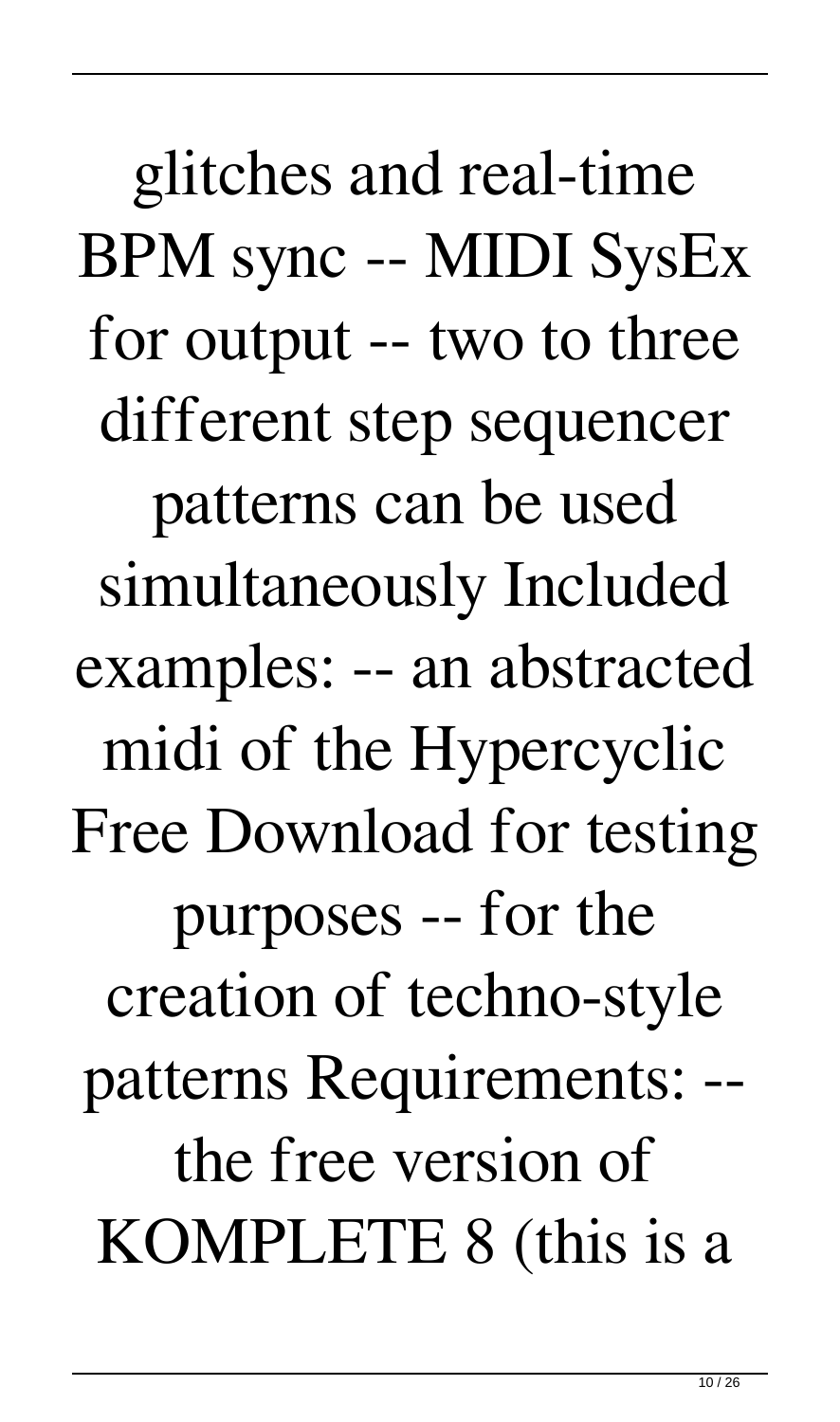Demo version) Hypercyclic For Windows 10 Crack is available for: Mac OS 10.6 and higher Price and Availability: For the full version of Hypercyclic one can purchase an upgrade from us for \$15/month or a full version for \$100.#ifndef OBJECT H #define OBJECT H #ifndef \_OBJECT\_DLL\_DECL\_ #ifdef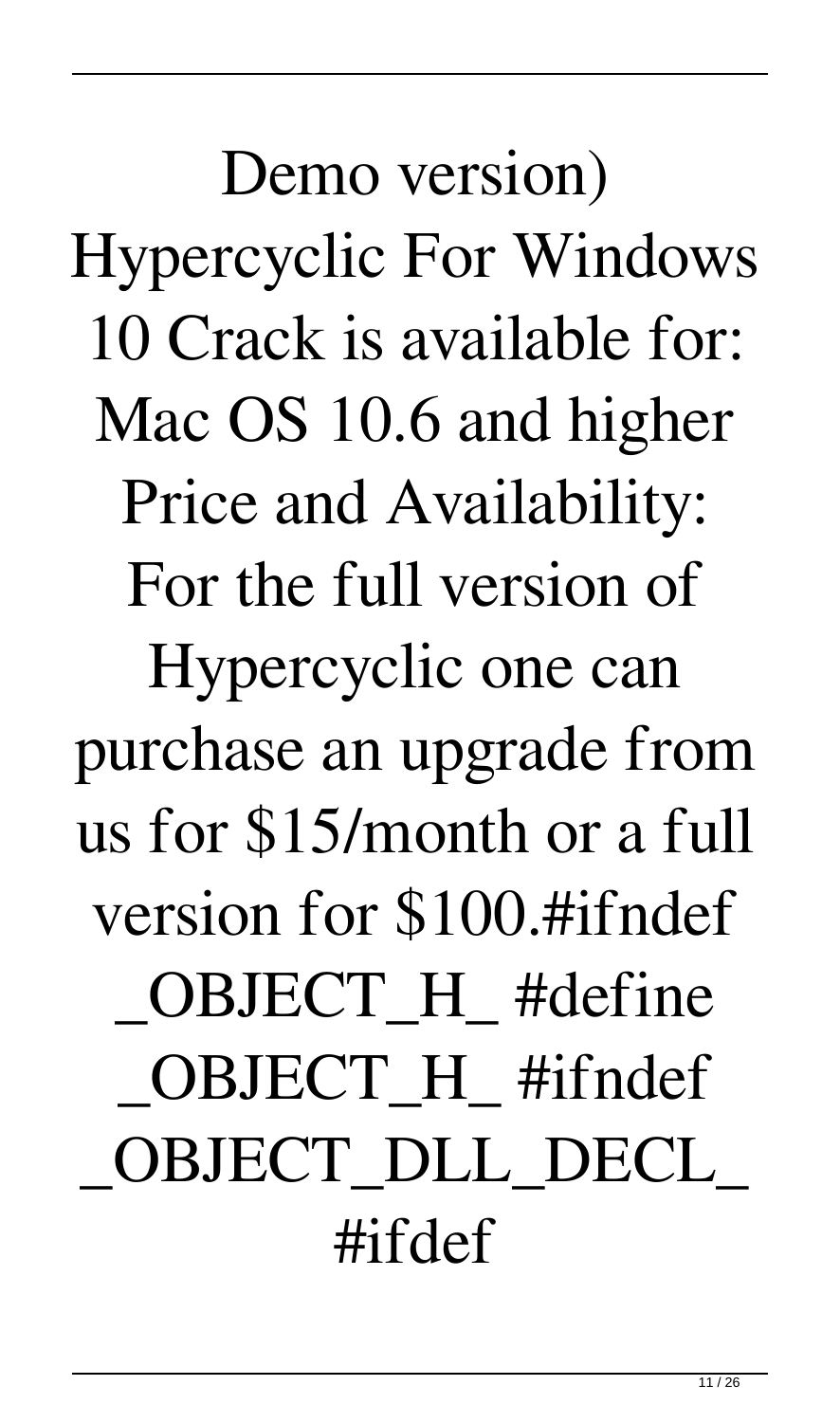\_LANGUAGE\_ANSI #define OBJECT DLL DECL #else #ifdef \_LANGUAG E\_STANDARD #define OBJECT DLL DECL #else #define OBJECT DLL DECL #endif #endif #endif #ifndef OBJECT CONS TRUCTORS\_ #define \_O BJECT\_CONSTRUCTO RS\_(decl, args) \ decl \_\_typeof(args)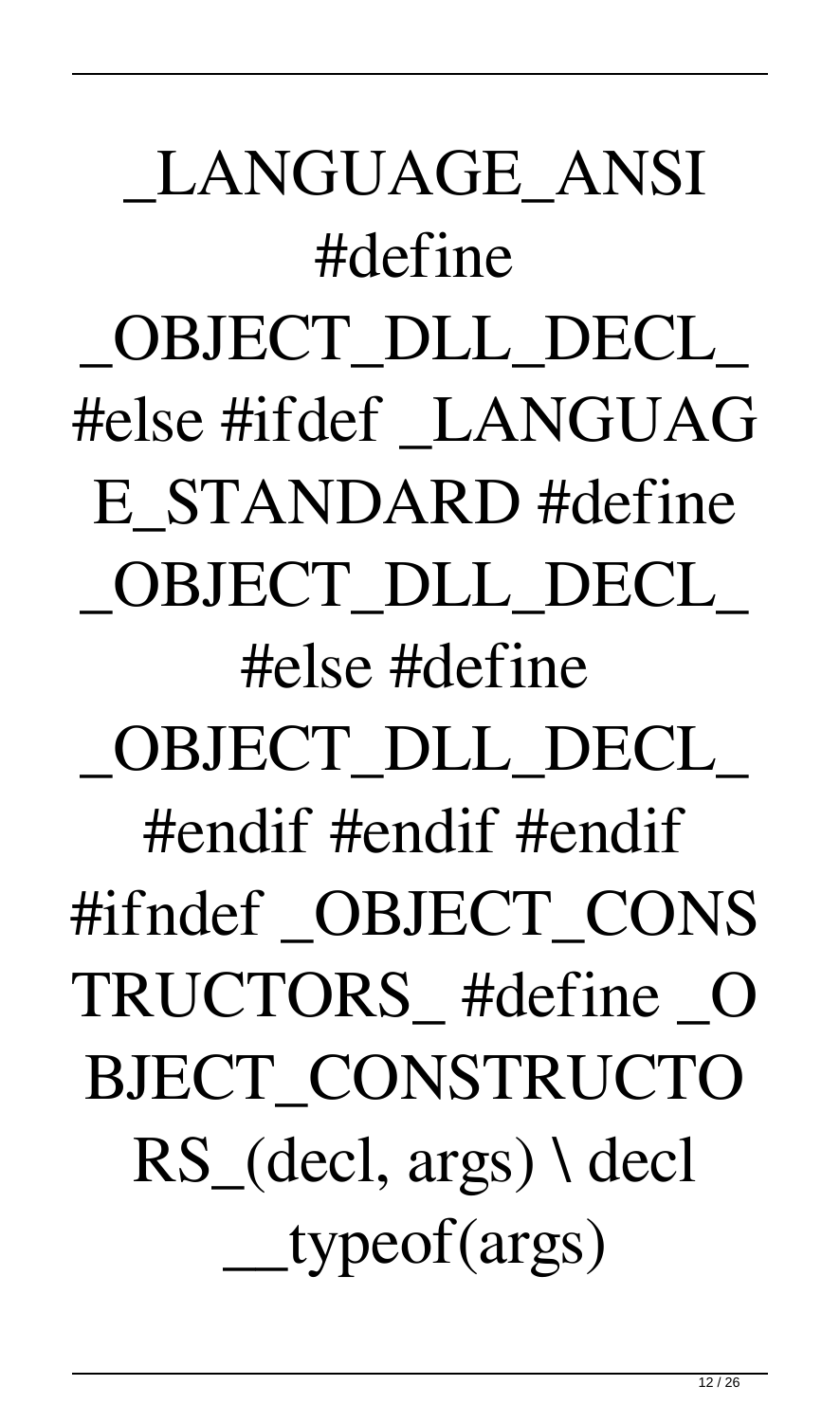$\{2, 1, \ldots, n\}$  =  $\{3, 2\}$  =  $\{4, 3\}$ \_asm \_\_volatile\_\_ ("" ::  $: "c" (0))$  #define OBJEC T\_CONSTRUCTORS(de cl, args) \_OBJECT\_CON STRUCTORS\_(decl, args) #endif /\* \_OBJECT \_CONSTRUCTORS\_ \*/ #ifdef \_VCRT\_BUILD #define \_CRT\_ACRT\_V CRT\_NOTHROW\_DEF #else #define \_CR 81e310abbf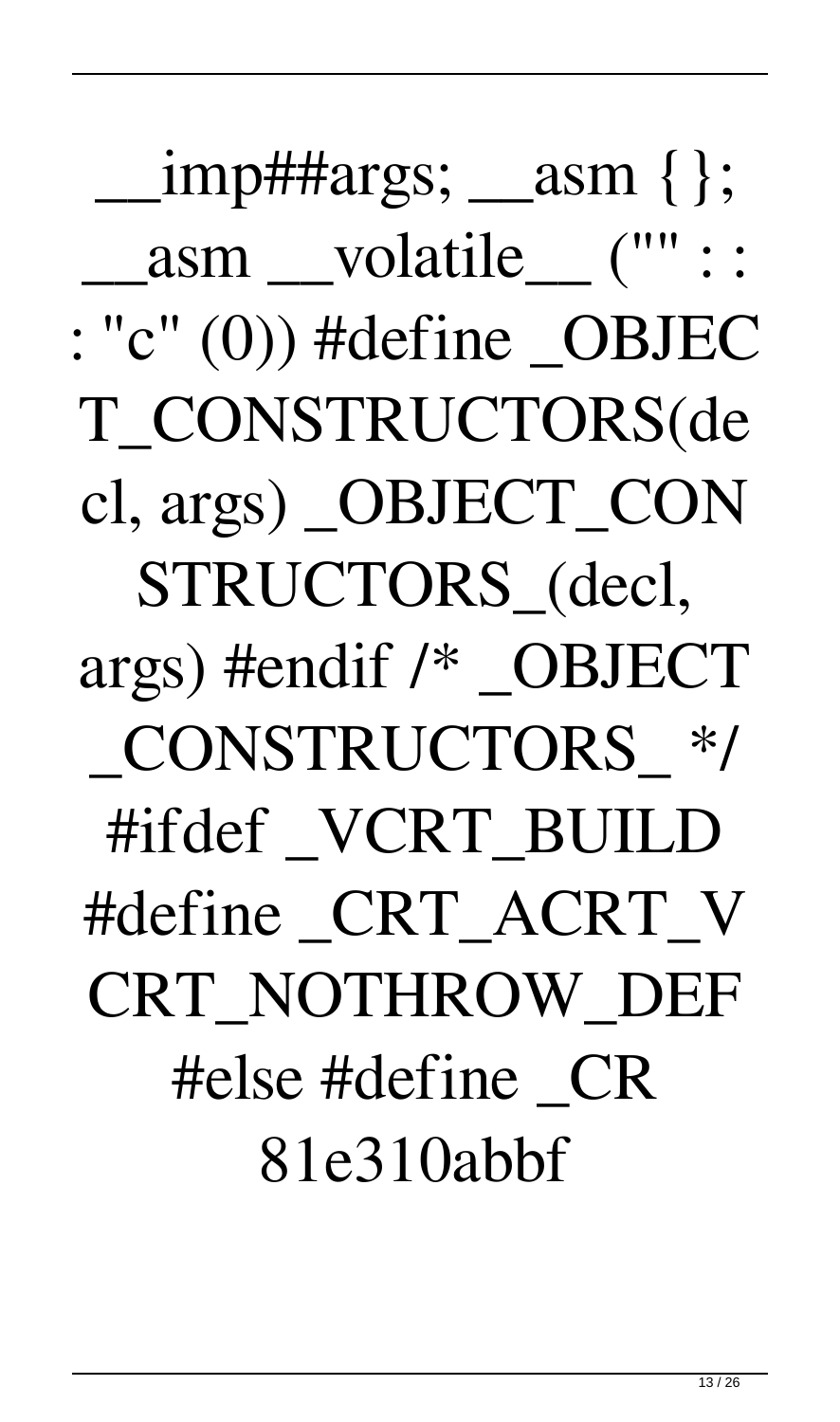# The Hypercyclic is an arpeggiator, gate effect, step sequencer, MIDI interface and MIDI sound source for use in live performance, but also on a MIDI sequencer like Protools, Cubase, Cakewalk or even other DAWs. It's a creative tool for an endless amount of possibilities and creative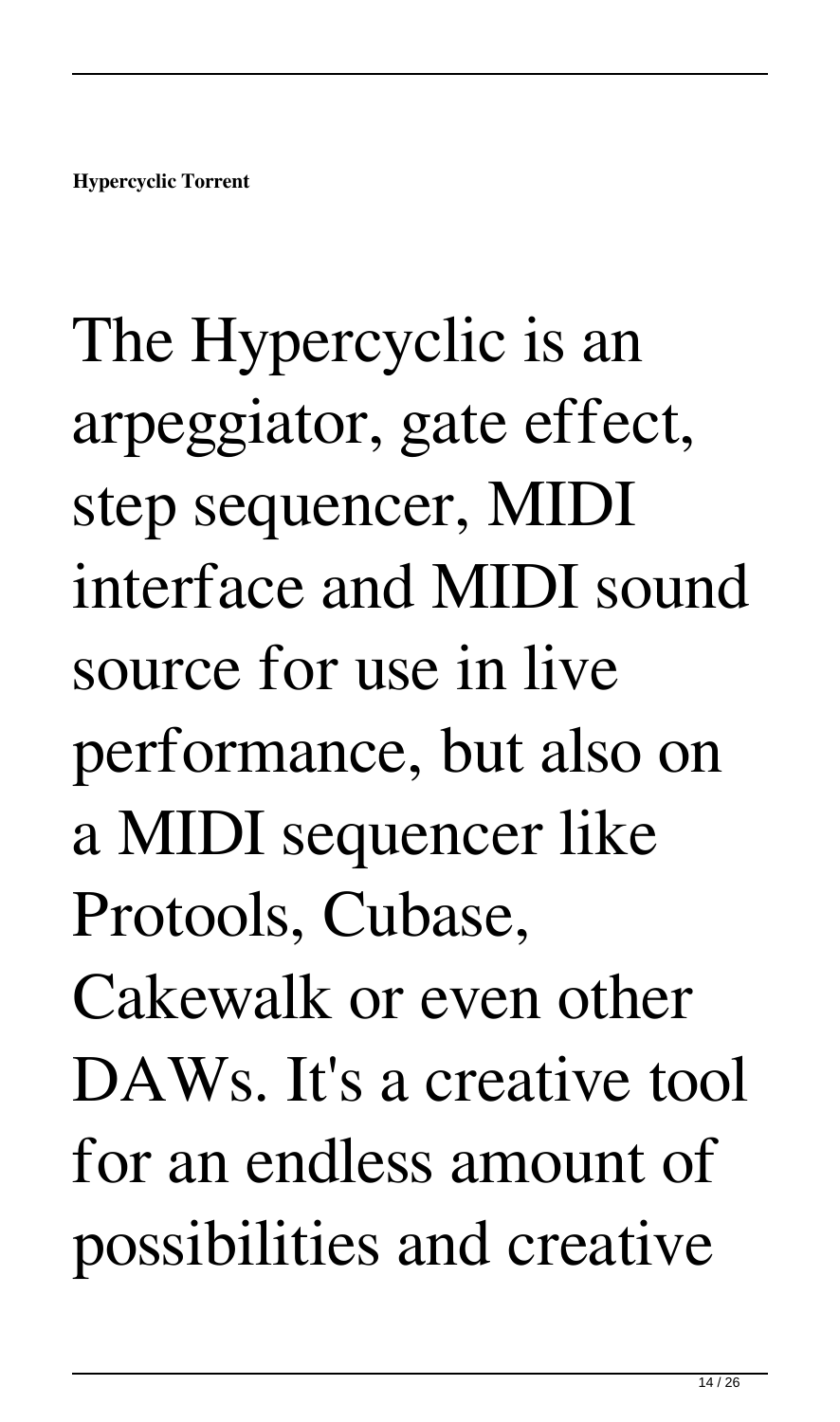tricks. It's a must have for everyone in a live situation, but also for everyone who needs a creative outlet. 2 LFO's: The LFO's can be used to modulate various parameters, which creates interesting rhythmic effects and chord variations. A unique feature is the possiblity to modulate the sequencer step size itself, which is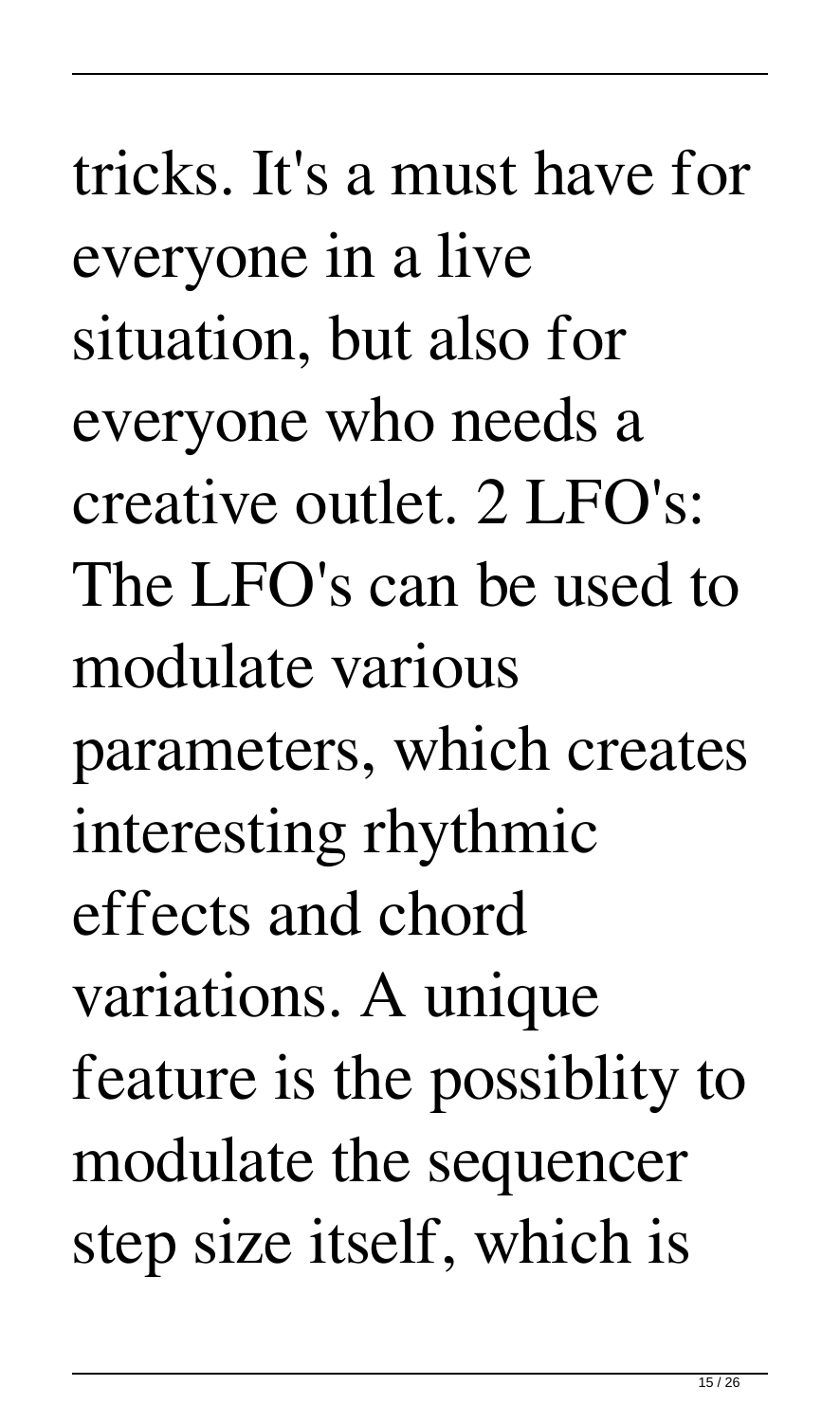show you how to use it live: If you have any questions don't hesitate to send me a message on instagram, or mail me at pelle.kjeller at gmail.com. Thank you for watching! In this tutorial I'll show you how to use Hypercyclic ( to generate

useful for creating glitchy

simple built-in synth for

testing purposes. Let's

stuttering effects. A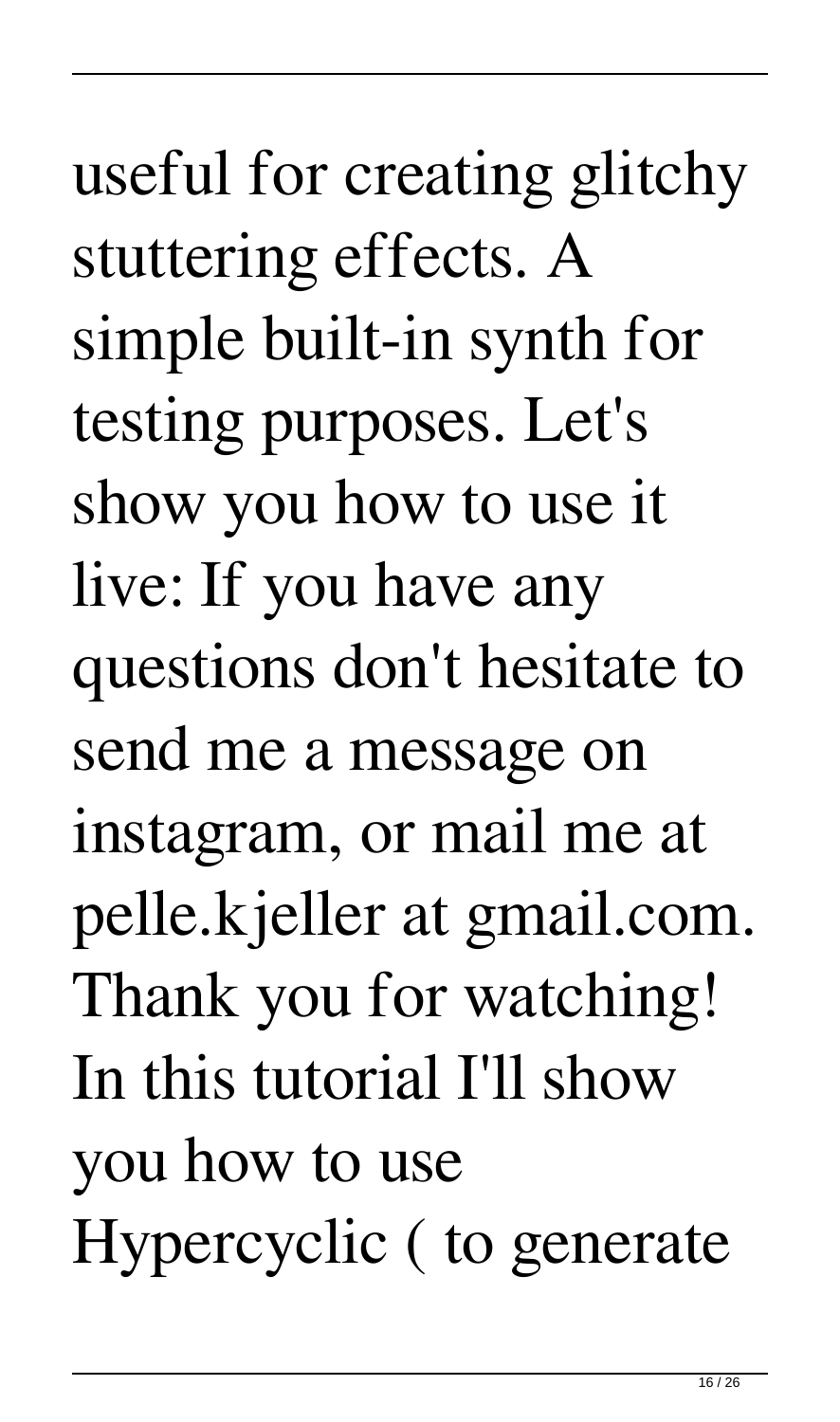rhythmic effects in your project. To do this you need to combine the different parameters of the arpeggiator/gate effect. Get Hypercyclic: Get the loop on Beatport: This is my first music production tutorial, so please feel free to give me suggestions... We are proud to announce the release of the new Hypercyclic Remix from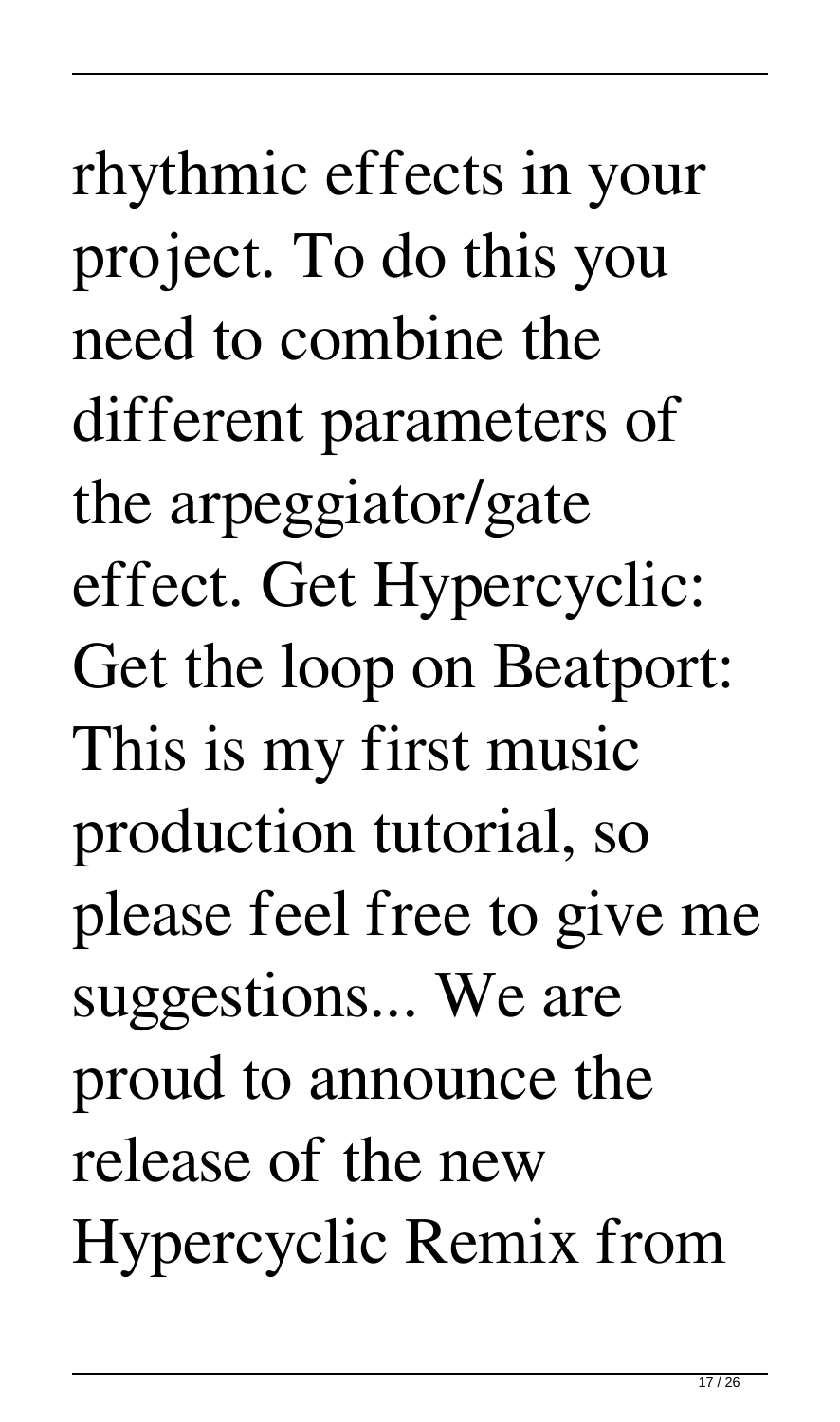Brujeria, an exclusive pack for Hypercyclic. Hypercyclic is a music creation tool for desktop and mobile. Use it as a creative and intuitive musical composition tool, as well as a MIDI arpeggiator, gate effect and step sequencer for mangling MIDI input chords. Three LFOs can be used to modulate various parameters to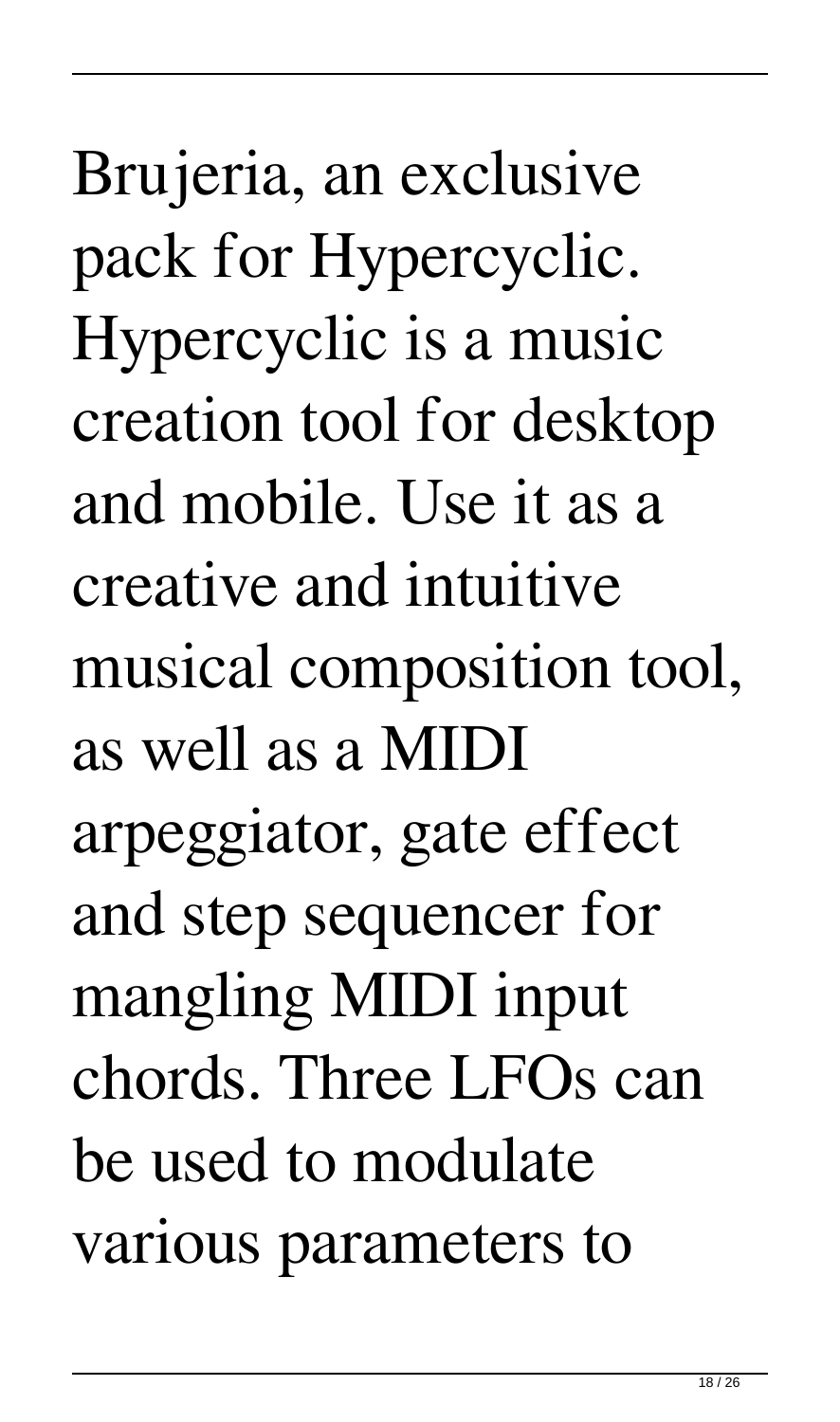create interesting rhythmic effects and chord variations. A unique feature is the possiblity to modulate the sequencer step size itself, which is useful for creating glitchy stuttering effects. The sweetspot for hypercyclic is the narrow border between chaos and regularity. Or, in other words, how to induce a certain pleasant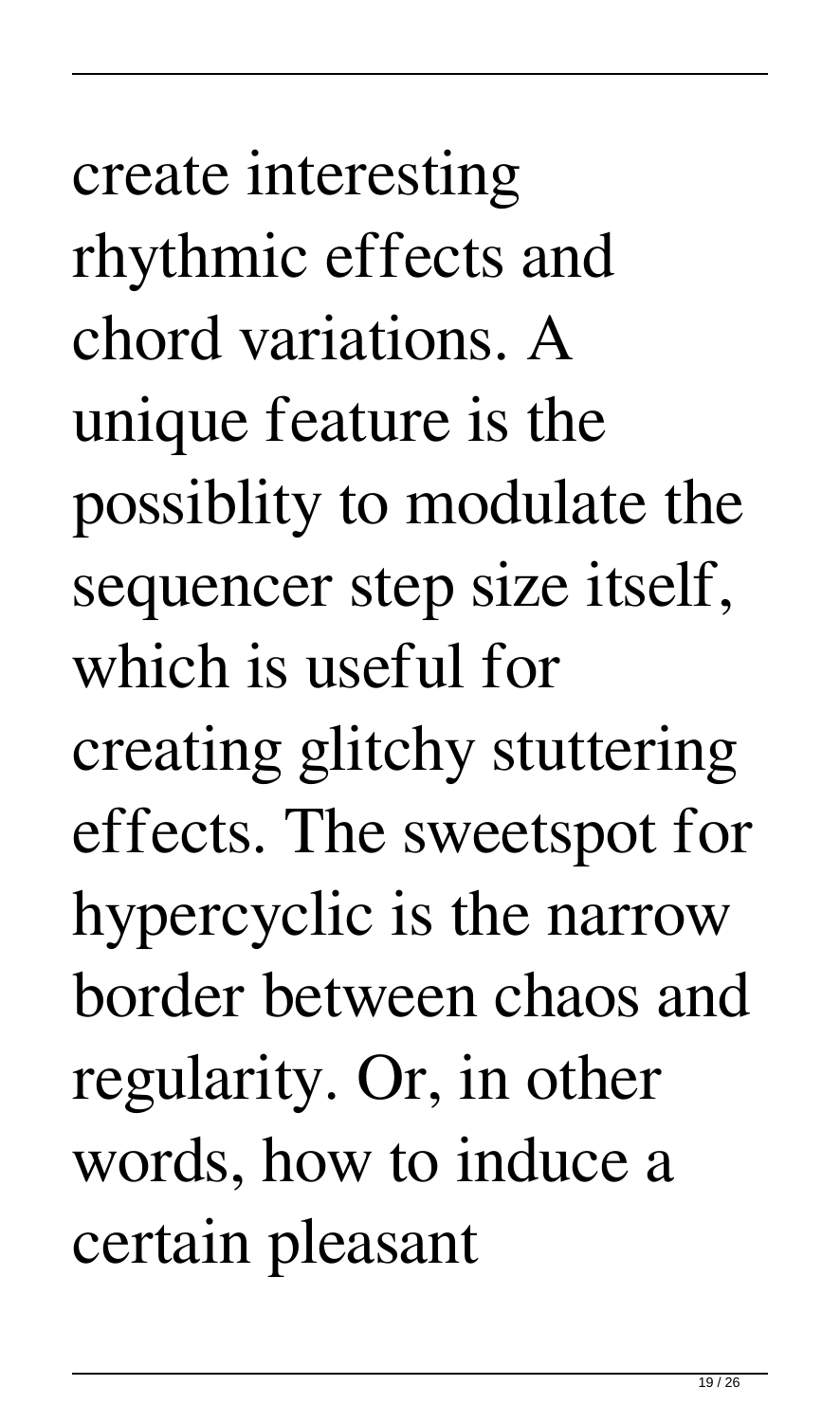#### randomness, yet

**What's New in the?**

The Hypercyclic is a rhythm sequencer with 8 sections that can be cycled through to create rhythm patterns. Each step can be modulated by two LFOs that affect various parameters. The total set of parameters is limitless. With the unique feature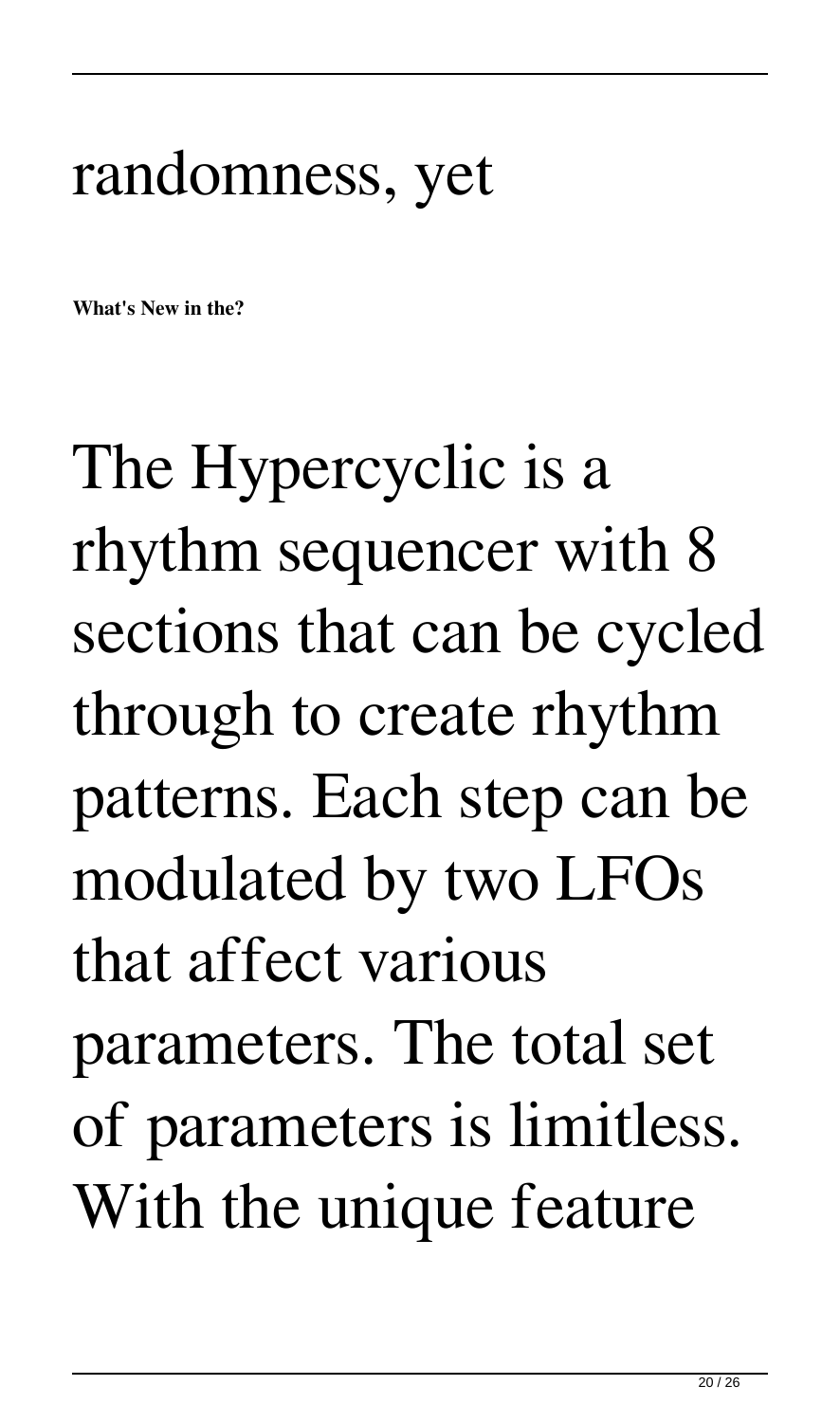of modulating the sequencer step size, effects can be created that can later be recorded as a loop by simply pushing record in your sequencer. When using a chromatic keyboard as source for hypercyclic, the feature to choose different keys for the LFO is also included. Using a MIDI input for your drum machine, pianos or synths,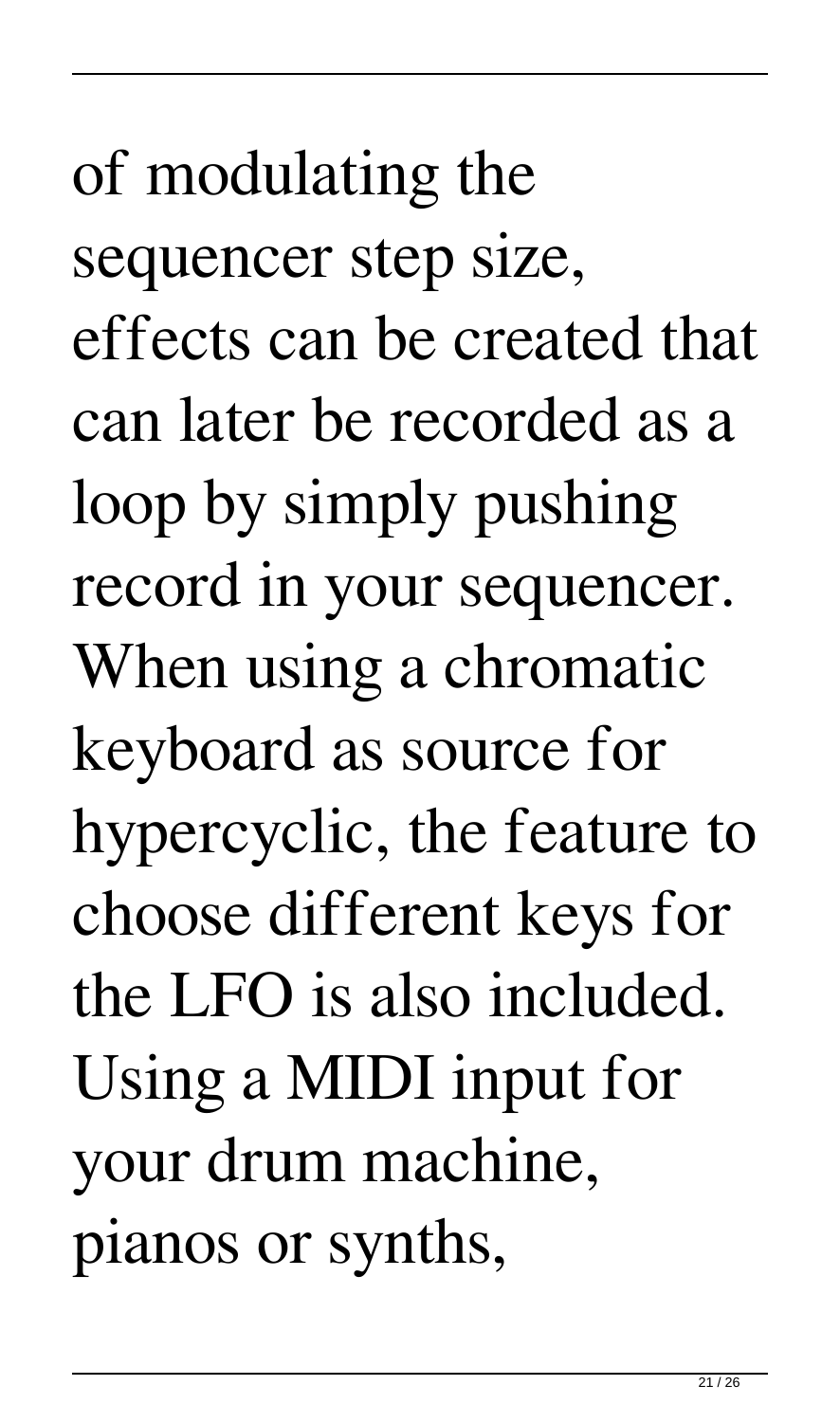hypercyclic offers a quick and reliable way to generate interesting and fun

soundscapes.Infectious agents as determinants of the effect of persistent infection on the cell cycle. The mammalian cell cycle is blocked at the G1/S interface in the presence of persistent DNA viruses or retroviruses. The cell cycle arrest depends on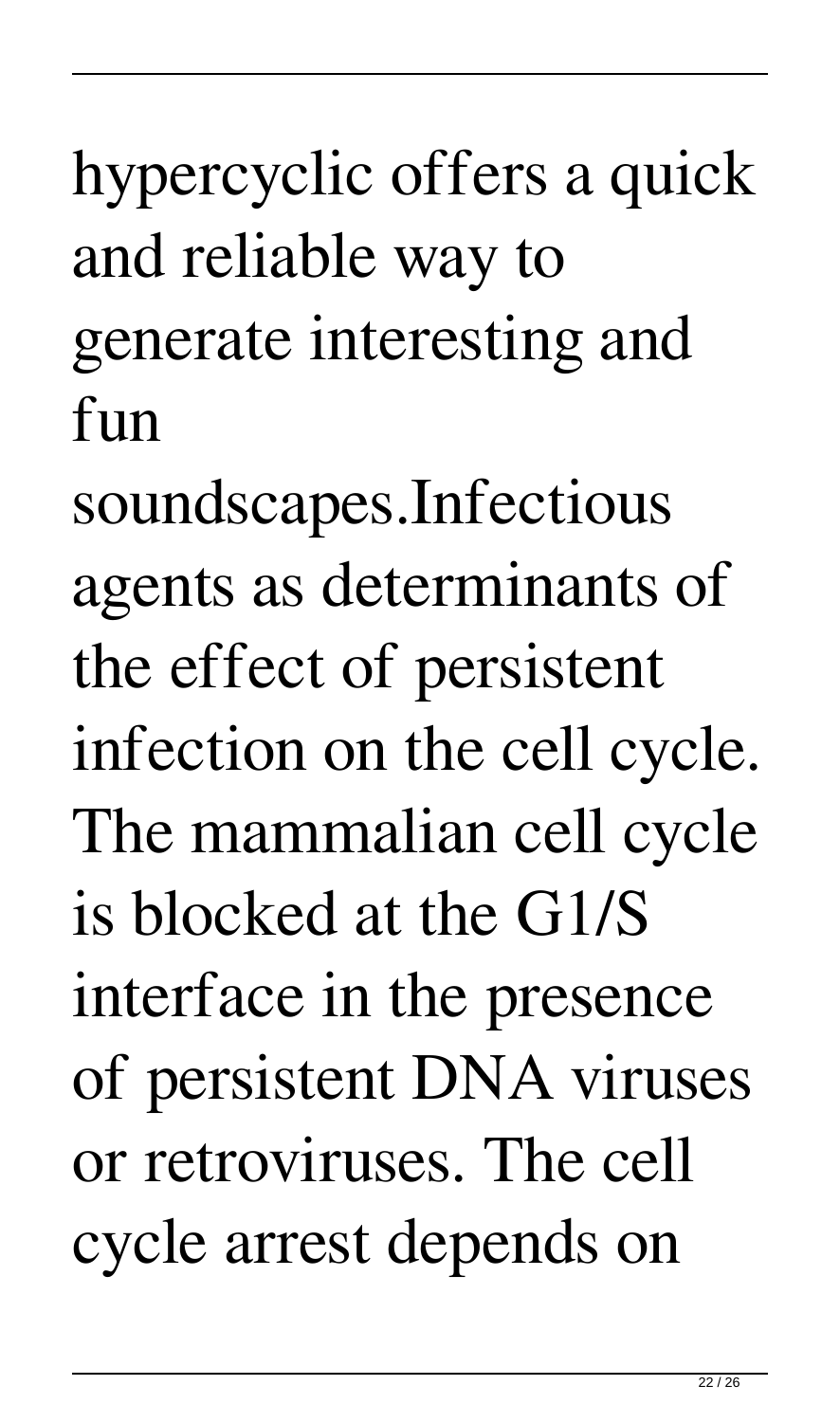the cellular DNAdependent kinase. For one or both of the parent viruses there is an increase in the level of expression of the kinase and/or the specific product of a gene present in one of them. The cells arrested by these viruses are also resistant to the action of the second virus, which depends on the inhibition of a cellular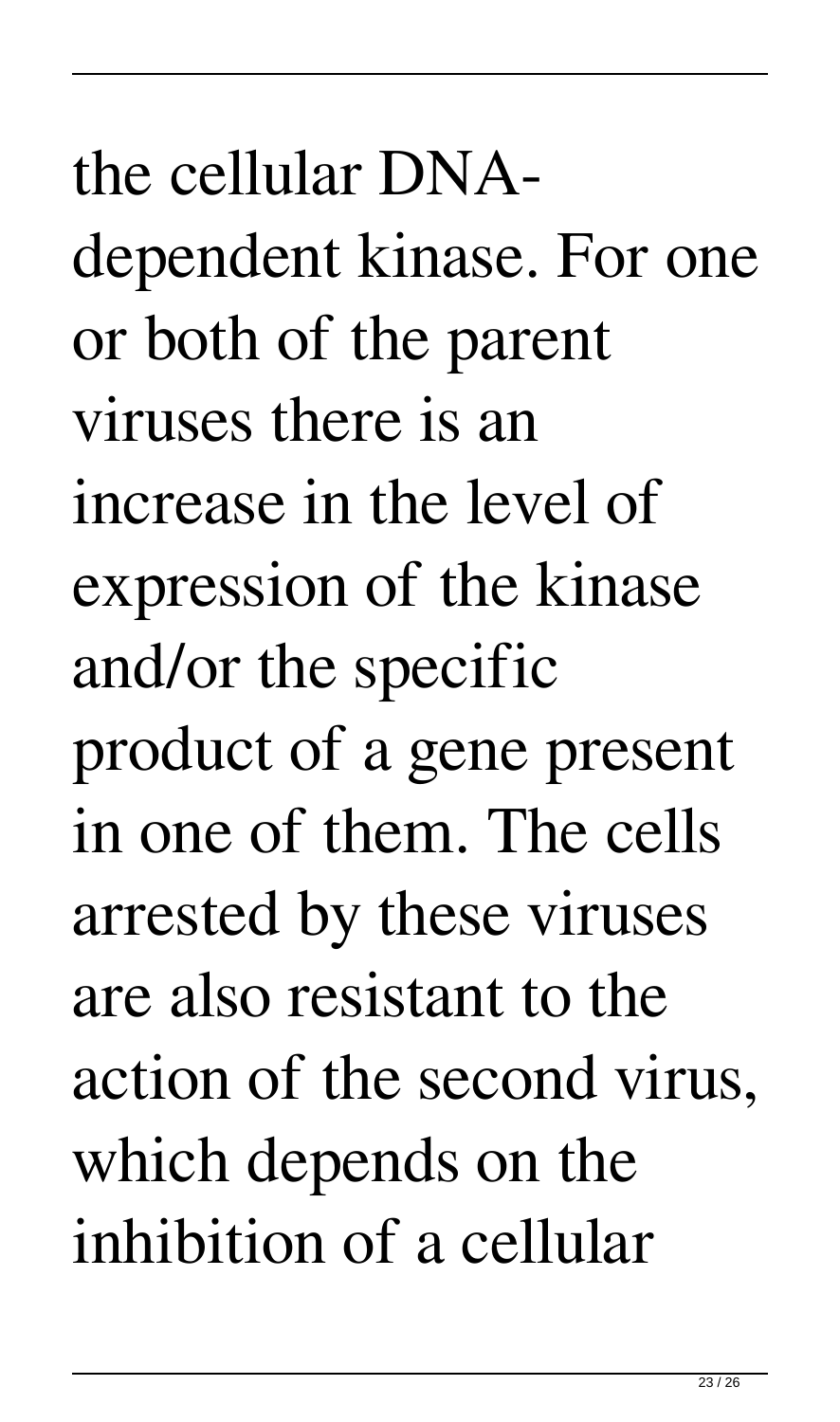#### function.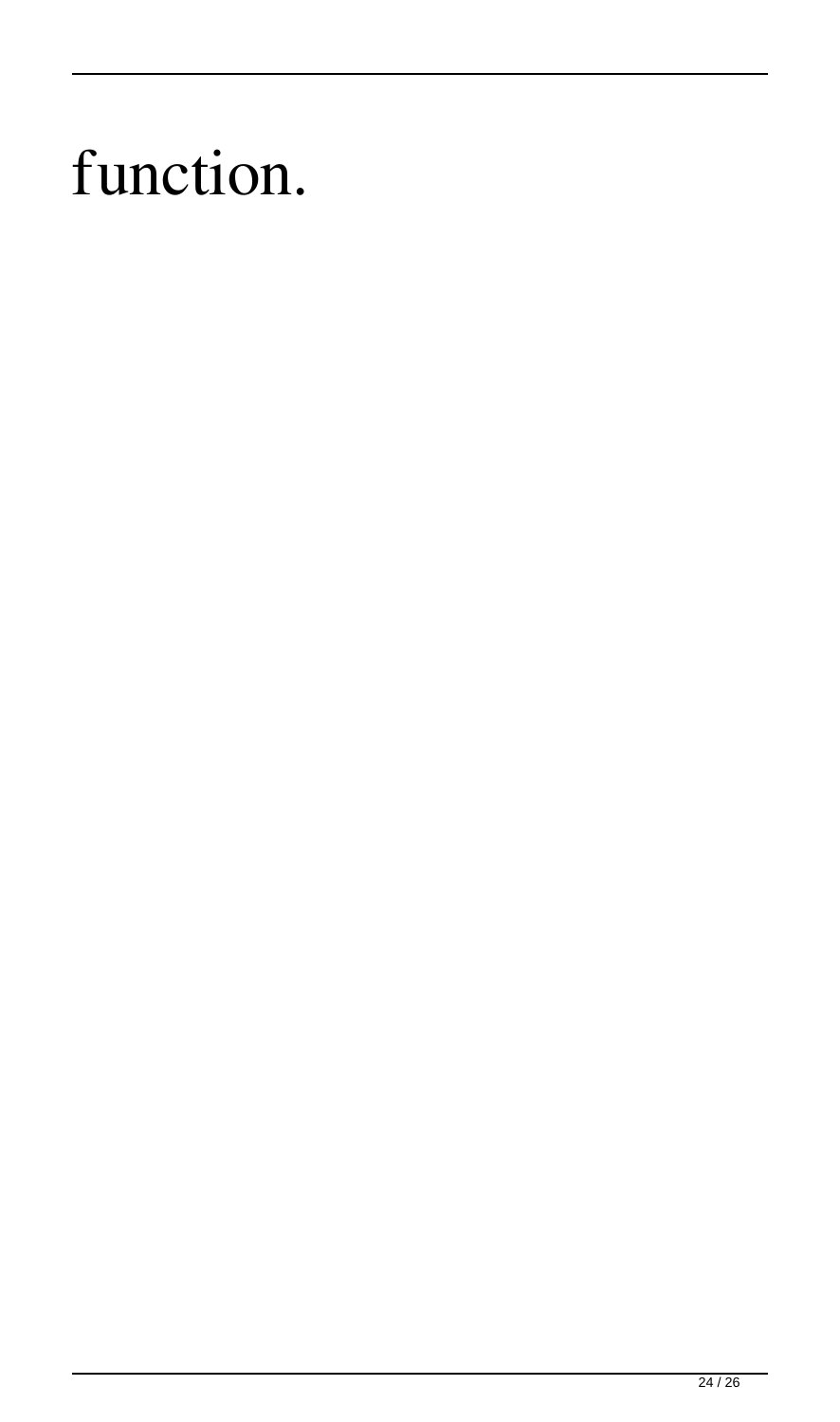**System Requirements:**

# Minimum: OS: Windows 7/8/8.1/10 Processor: Intel Core i3-2120, AMD Athlon II X4 630 Memory: 4 GB RAM Graphics: Nvidia GeForce GT 640, AMD Radeon HD 7970 DirectX: Version 11 Network: Broadband Internet connection Storage: 30 GB available space Sound